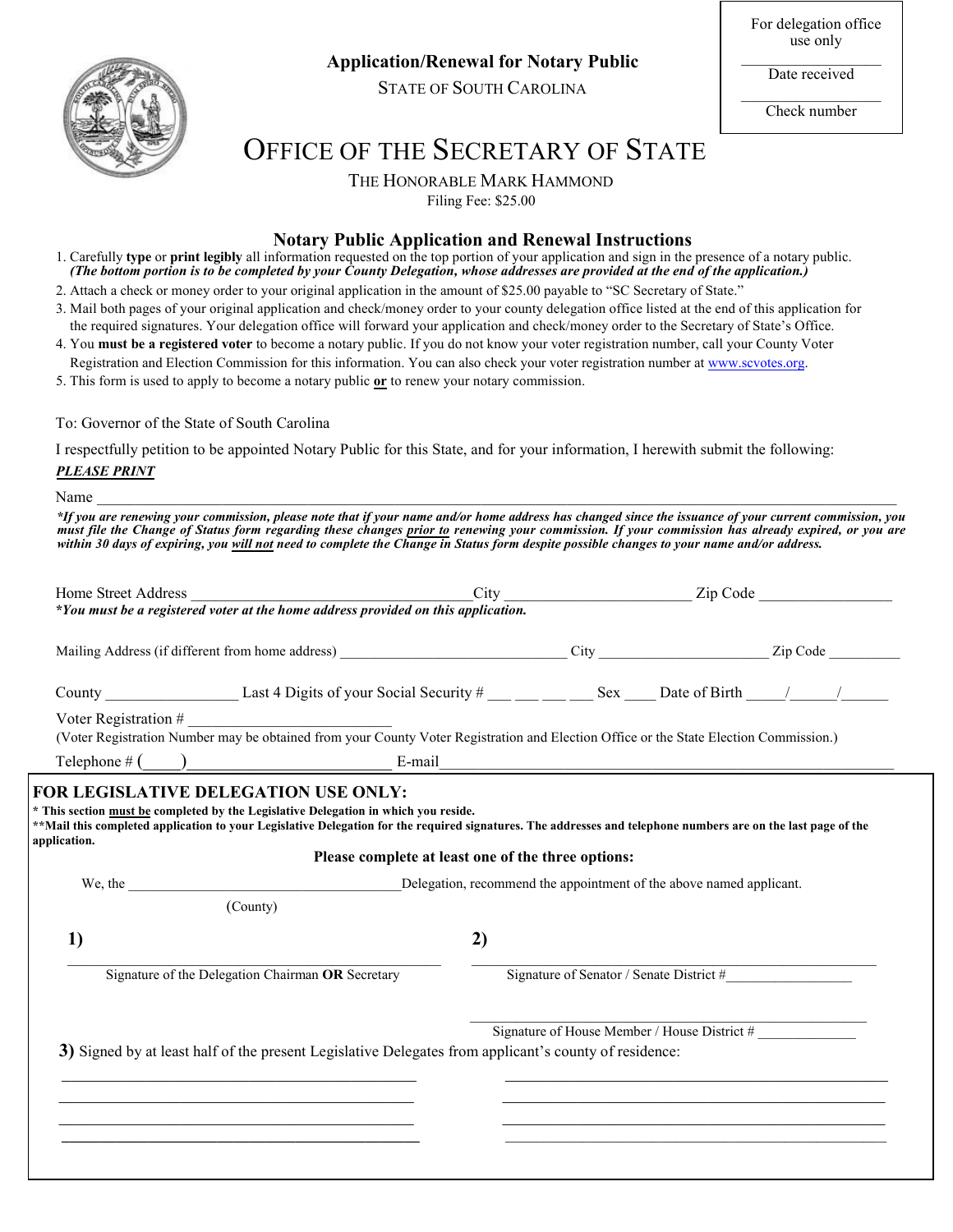# **Application/Renewal for Notary Public**

STATE OF SOUTH CAROLINA

# OFFICE OF THE SECRETARY OF STATE

THE HONORABLE MARK HAMMOND

 $\Box$  By checking this box, I hereby certify that I can read and write the English language.

# OATH OF NOTARY PUBLIC

I do solemnly swear (or affirm) that I am duly qualified, according to the Constitution of South Carolina, to exercise the duties of the office to which I have been appointed and that I will, to the best of my ability, discharge the duties thereof and preserve, protect and defend the Constitution of this State, and of the United States. So help me God.

| Print Name<br>*Exactly as you wish to be commissioned.                                                                                                                                                                                  | Sworn to and subscribed before me on<br>This<br>.20<br>day of |  |  |
|-----------------------------------------------------------------------------------------------------------------------------------------------------------------------------------------------------------------------------------------|---------------------------------------------------------------|--|--|
| Signature of Applicant<br>Date                                                                                                                                                                                                          | Signature of Notary Public of South Carolina                  |  |  |
| Please sign and print your name above exactly as you will sign<br>$\bullet$<br>when you notarize documents, in the presence of another notary.                                                                                          | Printed Name of Notary Public of South Carolina               |  |  |
| If this is a renewal application, your name as printed above must<br>٠<br>match your name as previously commissioned. If not, a Change in<br>Status application is required to be completed prior to the renewal<br>of your commission. | My Commission Expires                                         |  |  |

## **PLEASE READ- IMPORTANT INFORMATION**

Pursuant to S.C. Code of Laws §26-1-90 (K) and (J), a notary public who is not a licensed attorney may not provide a service that would constitute the unauthorized practice of law. More specifically, a notary cannot claim to have powers, qualifications, rights or privileges that a notary does not have.

Unless you are a member of the South Carolina Bar or otherwise authorized to perform prescribed legal activities by action of the South Carolina Supreme Court, you are prohibited from the practice of law.

The following are activities that are considered the practice of law in South Carolina:

- 1. Drafting or completing a record or transaction that requires a notarial act;
- 2. Selecting or helping a person understand a record or transaction requiring a notarial act;
- 3. Preparation of legal documents;
- 4. Giving legal advice or answering legal questions;
- 5. Appearing in court on behalf of someone else;
- 6. Performing a real estate or mortgage loan closing; and
- 7. Title search and preparation of title documents.

These activities must not be performed without an attorney's supervision. Pursuant to S.C. Code of Laws §40-5-310, a person who engages in the unauthorized practice of law is guilty of a felony and, upon conviction, must be fined not more than \$5,000 or imprisoned not more than 5 years, or both. This is the penalty per offense.